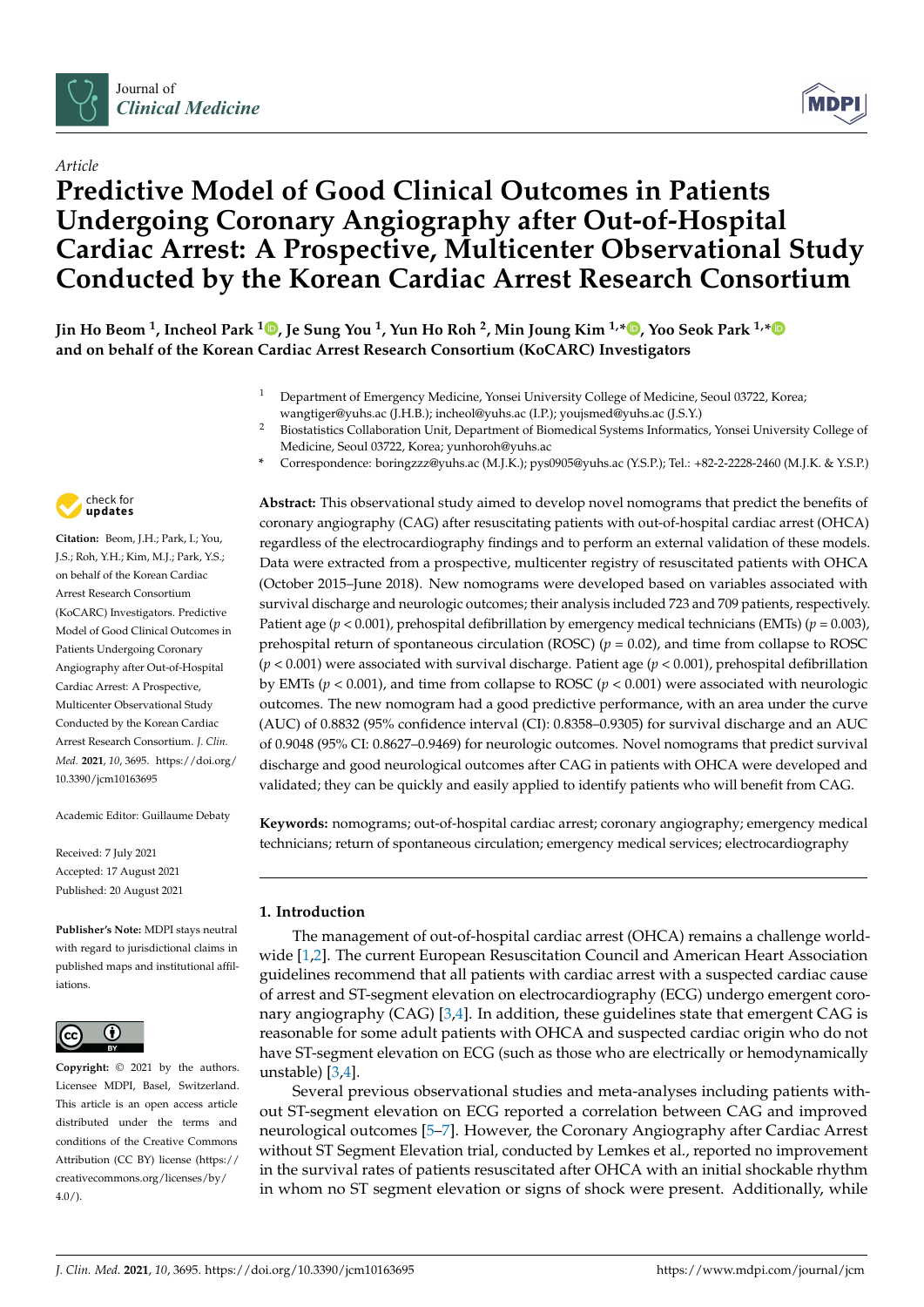coronary artery disease was found in 65% of patients who underwent CAG, most of whom were in a stable state, only approximately 15% of the patients had acute unstable lesions, and thrombotic occlusion was reported in only 5% of them [\[8\]](#page-11-6). Therefore, not all patients who undergo successful resuscitation after cardiac arrest benefit from CAG.

The objective of this study was to develop novel nomograms that can predict the prognosis of patients who undergo CAG regardless of the ECG findings after OHCA and to perform an external validation of the novel nomograms. The nomograms developed in this study provide a visual representation of a statistical predictive model that produces numerical probabilities of clinical events, which is more exact than the conventional method that uses odds ratios to predict prognosis [\[9\]](#page-11-7).

#### **2. Materials and Methods**

#### *2.1. Study Design and Setting*

This observational study utilized data from a prospective, multicenter registry (Korean Cardiac Arrest Research Consortium (KoCARC) registry) of patients with OHCA who were resuscitated between October 2015 and June 2018. The patients received cardiopulmonary resuscitation (CPR) in accordance with advanced cardiac life support recommendations; targeted temperature management (TTM), extracorporeal CPR (E-CPR), CAG, and percutaneous coronary intervention (PCI) were conducted according to each institution's protocol. The KoCARC is a multicenter, nationwide collaborative research network of 62 participating secondary or tertiary hospitals that was established to comprehend the multitude of studies conducted in the field of OHCA and to reinforce the cooperative effort in conducting these studies [\[10\]](#page-11-8). The KoCARC registry was designed to continuously enroll patients with non-traumatic OHCA, who were transported to the emergency departments (EDs) of the participating hospitals. This study excluded patients with OHCA with obvious non-cardiac etiologies, such as trauma, drowning, poisoning, burns, asphyxia, or hanging. In addition, the registry excluded patients with OHCA who had terminal illnesses documented by medical records, patients under hospice care, pregnant women, and patients with pre-documented do-not-attempt-resuscitation cards [\[10\]](#page-11-8). This study was approved by the Institutional Review Board of Yonsei University College of Medicine, Severance Hospital (no. 4-2015-1162) as well as the institutional review boards of each of the participating hospitals. The KoCARC registry database was registered at clinicaltrials.gov as protocol number NCT03222999.

#### *2.2. Korean Emergency Medical Service (EMS) System*

The Korean EMS system is a basic-to-intermediate level ambulance service operated by 16 provincial headquarters of the National Fire Department and a single-tiered, fire-based EMS system [\[11\]](#page-11-9). The most qualified emergency medical technician (EMT) performs CPR with an automated external defibrillator, evaluates the cardiac rhythm at scene, provides advanced airway management, and administers intravenous fluids. EMTs are not allowed to declare death or stop CPR on the scene unless the patient regains a pulse in the field or during transport to an ED; therefore, all EMS-assessed patients are transported to the nearest ED. In the case of prehospital EMS in Korea, E-CPR is not implemented [\[12\]](#page-12-0).

# *2.3. Study Population*

The KoCARC registry included data of 874 patients, who underwent CAG regardless of ECG findings (both ST elevation and non-ST elevation) after the return of spontaneous circulation (ROSC), registered from October 2015 to June 2018. In this study, patients aged <18 years, those transferred from other hospitals after ROSC, and those with unknown primary or secondary outcomes at hospital discharge were excluded. For time-related variables (including the time required for emergency medical service (EMS) response), values that were more than two standard deviations (SDs) from the mean were excluded from the data analysis [\[13\]](#page-12-1).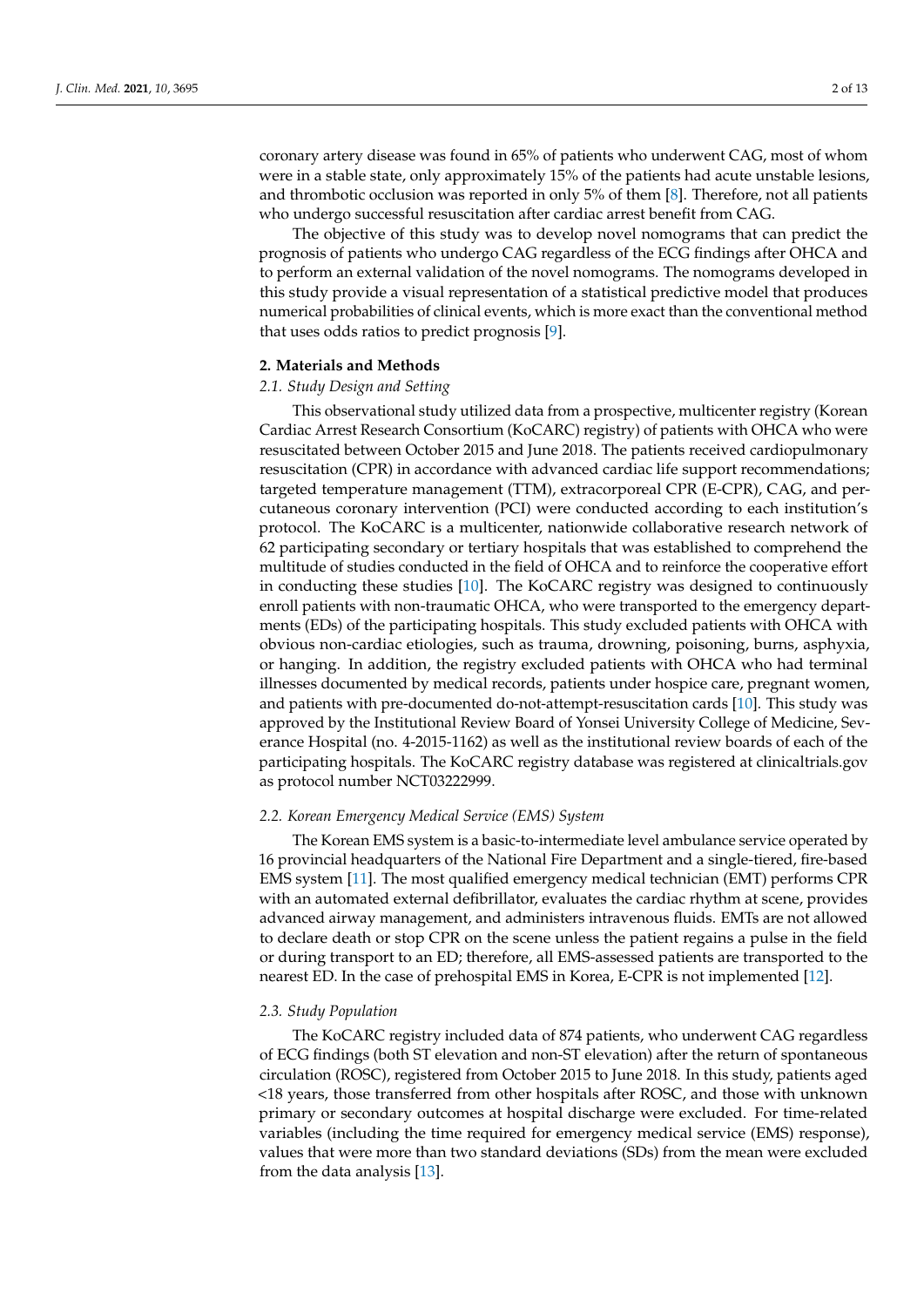#### *2.4. Data Collection*

All data of the KoCARC registry were anonymized and collected using a web-based case report form (CRF) by the research coordinator at each institution. The CRF comprised seven research fields classified with variables related to OHCA. Each field contained core and optional variables. To improve data quality, the web-based data entry system filtered out outliers or inaccurate values. The research coordinator of each participating hospital was responsible for ensuring data accuracy. The research committee sought to improve the quality of the data by regularly monitoring the data and providing continuous feedback regarding inaccurate data [\[10\]](#page-11-8).

The following data were retrieved from the KoCARC registry: patient demographics, comorbidities (hypertension, diabetes mellitus, and dyslipidemia), prehospital characteristics (witnessed arrest, place of arrest, bystander cardiopulmonary resuscitation [CPR], prehospital defibrillation by bystanders or EMS personnel, primary ECG rhythm at the scene, and epinephrine use by EMS providers), hospital characteristics (ROSC at ED arrival, initial ECG rhythm at hospital, and total dose of epinephrine used at hospital), post-ROSC characteristics (E-CPR, TTM, coronary angiographic finding, PCI, and vasopressor use in the hospital), cardiac markers, and time intervals (time from EMS call to scene arrival, time from collapse to ED arrival, time from collapse to ROSC, and time from ED arrival to CAG).

#### *2.5. Outcome Measurements*

The primary endpoint was survival at hospital discharge. The secondary outcome was a favorable neurologic recovery at hospital discharge, defined as a cerebral performance category (CPC) score of 1 or 2.

## *2.6. Statistical Analyses*

All statistical analyses were performed using the R software, version 3.4.3 for Windows (The R Foundation for Statistical Computing, Vienna, Austria). Continuous variables are presented as means  $\pm$  SDs, and categorical variables are presented as frequencies (percentages). Independent two-sample t-tests were used to compare continuous variables, and the chi-squared test or Fisher's exact test was used to compare categorical variables, as appropriate.

The study population was randomly allocated to either a training or validation set at a 7:3 ratio using the split sample validation method. In the training set, a univariate logistic regression analysis was performed to evaluate the prognostic ability of each variable for the primary and secondary outcomes. Then, a multivariable logistic regression analysis with variables with <20% missing data that had a *p*-value < 0.05 on the univariate binary logistic regression was performed. The variables that were identified as independently associated with survival or neurologic outcomes at hospital discharge were used to create the novel nomograms using the training data set. The performances of the nomograms were evaluated with respect to discrimination and calibration [\[14\]](#page-12-2). The predictive accuracies (discriminations) of the models were assessed using area under the receiver-operating characteristic curve (AUC) values and 95% confidence intervals (CIs), which quantify the level of concordance between the predicted probabilities and actual chance of the event of interest occurring. The accuracy of the novel nomograms was internally validated using the bootstrap method using resampling 1000 times of simple random sampling with replacement. The calibration of the nomograms represents how accurate the predicted probabilities are compared with the observed outcome frequencies using graphic representations (calibration curves). A curve along a 45-degree line indicates a perfect calibration model in which the predicted probabilities are identical to the actual outcomes. The calibration curves are presented as apparent and bias-corrected calibration plots using the bootstrapping methods with 500 re-samples. The predictive accuracy and calibration of the novel nomograms generated with the training set were subsequently tested in the validation set. In addition, to verify whether our novel nomogram would be applicable to the patients irrespective of the CAG findings, we performed the sensitivity analysis.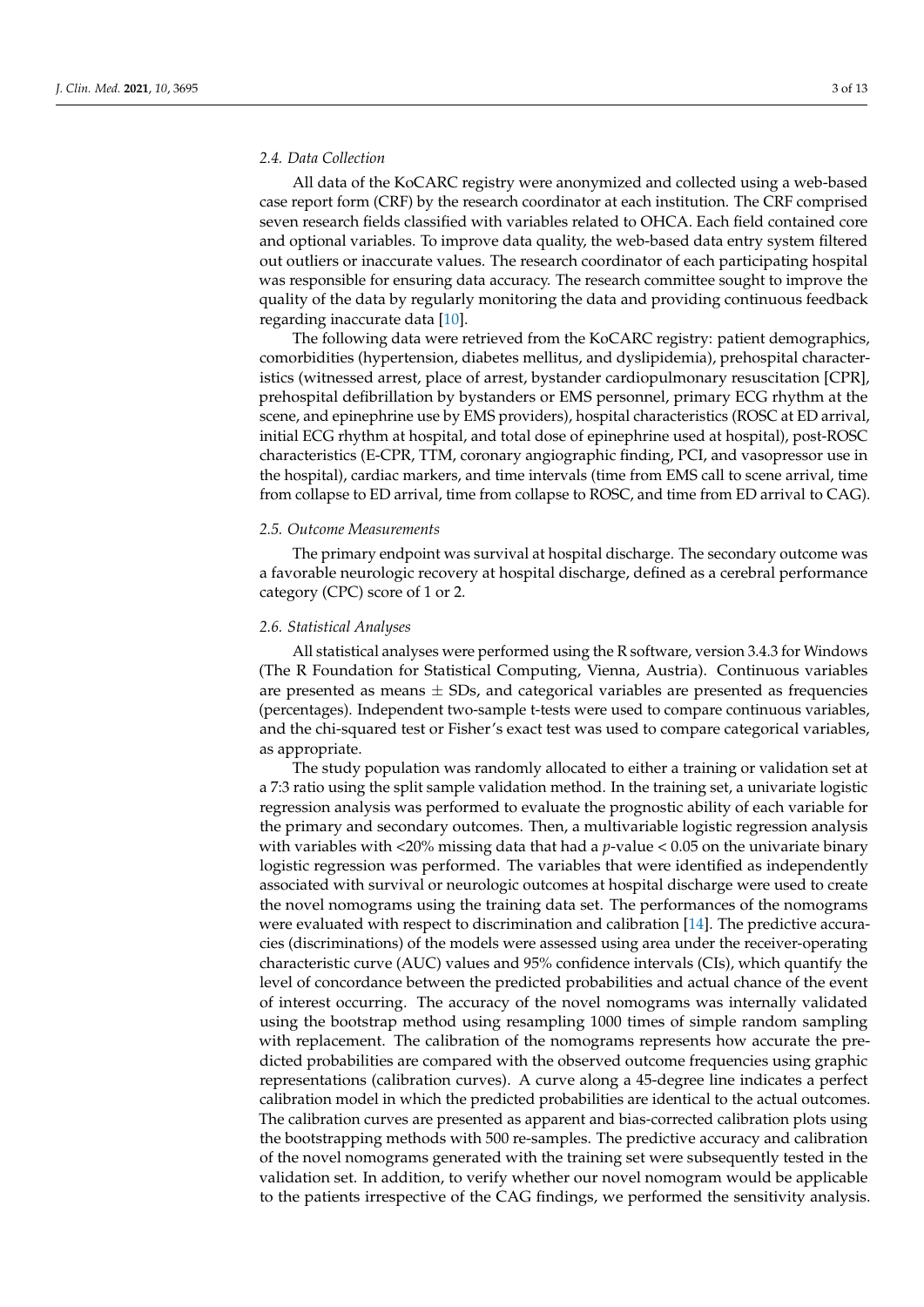According to the CAG findings, the group was divided into patients without actual lesions (normal coronary, insignificant lesion) and patients with actual lesions or decreased blood flow (notable stenosis, vasospasm). All reported *p*-values are two-sided, and statistical significance was set at  $p < 0.05$ .

#### **3. Results 3. Results**

Within the study period, 7576 patients with OHCA were registered in the KoCARC registry. Of these, 874 patients underwent CAG after ROSC. Patients who transferred from other hospitals ( $n = 108$ ), were aged <18 years ( $n = 1$ ), or had missing data regarding  $\overline{CDG}$  score (*n*  $\overline{AD}$ ) at hospital discussed with data outliers with data outliers with data outliers with data outliers mortality ( $n = 17$ ) or CPC score ( $n = 14$ ) at hospital discharge and patients with data outliers of time variables ( $n = 25$ ) were excluded from the study. The final analyses included 723 patients for the survival outcome group and 709 patients for the neurological nicial outcome group (Figure [1\)](#page-3-0). Among the 723 patients in the survival outcome group, we controlled a survival controlled concould confirm the CAG findings in 519 patients in the KoCARC registry: normal coronary findings in 84 patients (16.2%), an insignificant lesion in 69 patients (13.3%), significant stems in 84 patients (16.2%), an insignificant lesion in 69 patients (13.3%), significant stenosis in 303 patients (58.4%), and vasospasm in 63 patients (12.1%). Of the 723 patients stenosis in 303 patients  $(58.4\%)$ , and vasospasm in 63 patients  $(12.1\%)$ . Of the 723 patients in the survival outcome group, 273 (168 survivors/105 deaths) underwent PCI. Among the *formal different group*, *i.e.* (*too survivers*) for dealing) and *in the CAG findings* the 709 patients in the neurological outcome group, we could confirm the CAG findings in 508 patients: normal coronary, 83 patients  $(16.3%)$ ; insignificant lesion, 67 patients (15.2%); significant lesion, 67 patients  $(13.2\%)$ ; significant stenosis, 296 patients (58.3%); and vasospasm, 62 patients (12.2%). Among the 709 patients in the neurological outcome group, 268 (144 good neurologic outcomes/124 poor neurologic outcomes) underwent PCI. neurologic outcomes) underwent PCI. Within the study period, 7576 patients with OHCA were registered in the KoCARC whilm the study period, 7576 patients while CITCA were registered in the ROCANC. firm the CAG findings in  $\frac{1}{2}$  finding in  $\frac{1}{2}$  patients in the KoCARC registry: normal coronary findings in the KoCARC registry: normal coronary findings in the KoCARC registry: normal coronary findings in the Ko

<span id="page-3-0"></span>

Figure 1. Patient flowchart. Abbreviations: KoCARC: Korean Cardiac Arrest Research Consortium, ROSC: return of spontaneous circulation, CAG: coronary angiography, CPC: cerebral performance category.

The training set for the survival outcome analyses included 496 patients, and the validation set included 227 patients. The baseline characteristics are summarized in Table [1.](#page-4-0)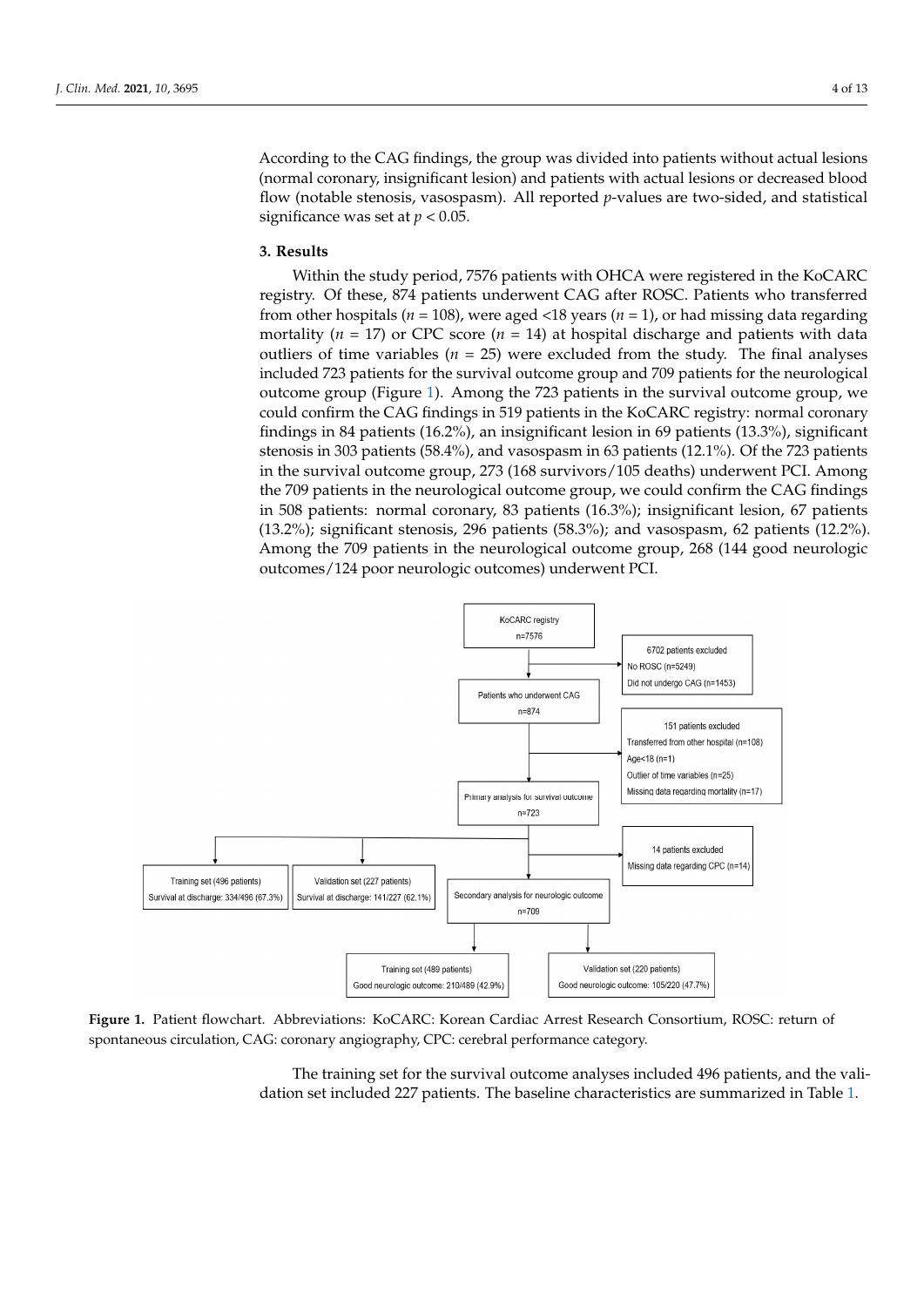<span id="page-4-0"></span>

|                                 | Training Set $(n = 496)$ |                   | Validation Set $(n = 227)$ |                      |                    |            |
|---------------------------------|--------------------------|-------------------|----------------------------|----------------------|--------------------|------------|
|                                 | Survival $(n = 334)$     | Death $(n = 162)$ | $p$ -Value                 | Survival $(n = 141)$ | Death $(n = 86)$   | $p$ -Value |
| Age (years)                     | $55.3$ $\pm$ $13.0$      | $64.3 \pm 13.3$   | < 0.001                    | $56.1 \pm 13.1$      | $63.3 \pm 13.8$    | < 0.001    |
| Sex, male                       | 279 (83.5)               | 133 (82.1)        | 0.69                       | 123 (87.2)           | 72 (83.7)          | 0.46       |
| Medical history                 |                          |                   |                            |                      |                    |            |
| Hypertension                    | 122(39.1)                | 80 (52.0)         | 0.008                      | 64 (46.7)            | 39 (47.6)          | 0.9        |
| Diabetes mellitus               | 65(21.0)                 | 55 (36.2)         | < 0.001                    | 24 (17.8)            | 29 (35.4)          | 0.003      |
| Dyslipidemia                    | 23 (7.80)                | 9(6.2)            | 0.53                       | 11(8.6)              | 7(9.6)             | 0.81       |
| Bystander-witnessed             | 275 (84.1)               | 125 (77.2)        | 0.06                       | 108 (77.1)           | 66 (76.7)          | 0.95       |
| Place of arrest                 |                          |                   | 0.02                       |                      |                    | 0.09       |
| Public                          | 185 (44.8)               | 75 (46.9)         |                            | 74 (53.6)            | 41 (47.6)          |            |
| Private                         | 122 (37.7)               | 76 (47.5)         |                            | 60(43.5)             | 36(41.9)           |            |
| Ambulance                       | 16(4.9)                  | 9(5.6)            |                            | 4(2.9)               | 9(10.5)            |            |
| <b>Bystander CPR</b>            |                          |                   | 0.008                      |                      |                    | 0.1        |
| Chest compressions              | 193 (61.3)               | 73 (46.8)         |                            | 83 (62.4)            | 42(50.0)           |            |
| Prehospital defibrillation      | 14(4.4)                  | 1(0.6)            | 0.03                       | 6(4.6)               | 1(1.2)             | 0.18       |
| by bystanders                   |                          |                   |                            |                      |                    |            |
| Primary cardiac rhythm at       |                          |                   | < 0.001                    |                      |                    | < 0.001    |
| the scene                       |                          |                   |                            |                      |                    |            |
| Shockable                       | 263(85.1)                | 73 (46.5)         |                            | 113 (85.0)           | 42 (51.9)          |            |
| Prehospital defibrillation by   | 285 (85.6)               | 81 (51.3)         | < 0.001                    | 119 (85.6)           | 45(52.3)           | < 0.001    |
| EMS providers                   |                          |                   |                            |                      |                    |            |
| Epinephrine use by EMS          | 24 (7.2)                 | 21 (13.0)         | 0.04                       | 16(11.4)             | 15(17.4)           | $0.2\,$    |
| providers                       |                          |                   |                            |                      |                    |            |
| Prehospital ROSC, yes           | 241 (72.2)               | 20 (12.4)         | < 0.001                    | 101 (71.6)           | 11(12.8)           | < 0.001    |
| Primary cardiac rhythm at       |                          |                   | < 0.001                    |                      |                    | 0.27       |
| hospital                        |                          |                   |                            |                      |                    |            |
| Shockable                       | 36(45.6)                 | 24 (17.52)        |                            | 11(35.5)             | 20(28.7)           |            |
| Full dose of epinephrine used   |                          | $7.1 \pm 6.6$     | < 0.001                    |                      |                    |            |
| during CPR in the hospital      | $1.6 \pm 3.3$            |                   |                            | $1.5 \pm 2.9$        | $5.7 \pm 5.4$      | < 0.001    |
| (mg)<br>SBP (mmHg)              | $129.0 \pm 39.5$         | $117.5 \pm 40.8$  | 0.07                       | $133.2 \pm 38.5$     | $121.3 \pm 41.7$   | 0.17       |
| $DBP$ (mmHg)                    | $82.4 \pm 22.0$          | $73.4 \pm 28.1$   | 0.02                       | $83.5 \pm 26.5$      | $79.8 \pm 32.4$    | 0.55       |
| HR (beats/min)                  | $103.1 \pm 30.6$         | $98.2 \pm 32.0$   | 0.32                       | $100.2 \pm 31.9$     | $93.3 \pm 34.1$    | 0.34       |
| Troponin I                      | $74.4 \pm 650.3$         | $24.5 \pm 141.9$  | 0.42                       | $32.4 \pm 254.4$     | $8.5 \pm 26.7$     | 0.45       |
| E-CPR                           | 18(6.2)                  | 48 (29.3)         | < 0.001                    | 6(4.6)               | 20(28.2)           | < 0.001    |
| Targeted temperature            |                          |                   |                            |                      |                    |            |
| management                      | 132 (40.7)               | 52 (32.7)         | 0.17                       | 44 (32.8)            | 28 (33.3)          | 0.61       |
| PCI                             | 99 (35.1)                | 66 (41.0)         | 0.22                       | 43 (32.1)            | 30(46.2)           | 0.05       |
| Vasopressor use in the hospital | 177 (54.3)               | 149 (92.0)        | < 0.001                    | 82 (60.3)            | 78 (91.8)          | < 0.001    |
| Time from EMS call to           |                          |                   |                            |                      |                    |            |
| scene arrival, min              | $7.1 \pm 3.6$            | $8.2 \pm 3.6$     | 0.002                      | $7.9 \pm 4.7$        | $8.6 \pm 5.3$      | 0.33       |
| Time from collapse to           |                          |                   |                            |                      |                    |            |
| ED arrival, min                 | $30.3 \pm 13.2$          | $30.4 \pm 15.2$   | 0.93                       | $31.3 \pm 14.1$      | $30.0 \pm 13.0$    | $0.51\,$   |
| Time from collapse              |                          |                   |                            |                      |                    |            |
| to ROSC, min                    | $21.0 \pm 14.1$          | $44.3 \pm 25.2$   | < 0.001                    | $21.9 \pm 17.0$      | $44.7 \pm 24.0$    | < 0.001    |
| Time from ED arrival            |                          |                   |                            |                      |                    |            |
| to CAG, min                     | $2042.5 \pm 4903.8$      | $204.6 \pm 727.3$ | < 0.001                    | $1781.4 \pm 5702.3$  | $978.9 \pm 5196.9$ | 0.29       |
|                                 |                          |                   |                            |                      |                    |            |

**Table 1.** Patient demographics and clinical characteristics according to survival outcome at discharge.

Variables are shown as means ± standard deviations or numbers (percentages). Abbreviations: CPR: cardiopulmonary resuscitation, EMS: emergency medical service, ROSC: return of spontaneous circulation, SBP: systolic blood pressure, DBP: diastolic blood pressure, HR: heart rate, E-CPR: extracorporeal cardiopulmonary resuscitation, PCI: percutaneous coronary intervention, ED: emergency department, CAG: coronary angiography.

> In the univariate logistic regression analysis, patient age, medical history, bystander CPR, shockable rhythm at the scene, prehospital defibrillation by bystanders or EMS providers, epinephrine use by EMS providers, prehospital ROSC, initial shockable rhythm at hospital arrival, total dose of epinephrine used during CPR in the hospital, diastolic blood pressure, vasopressor use in the hospital, and time-related variables (time from EMS call to scene arrival, time from collapse to ROSC, and time from ED arrival to CAG) were identified as significantly associated with survival discharge after CAG (Table [1\)](#page-4-0). Among them, patient age (*p* < 0.001), prehospital defibrillation by EMS providers (*p* = 0.003), prehospital ROSC ( $p = 0.02$ ), and time from collapse to ROSC ( $p < 0.001$ ) were identified as independent prognostic factors for survival discharge using multivariable logistic regression analysis (Table [2\)](#page-5-0).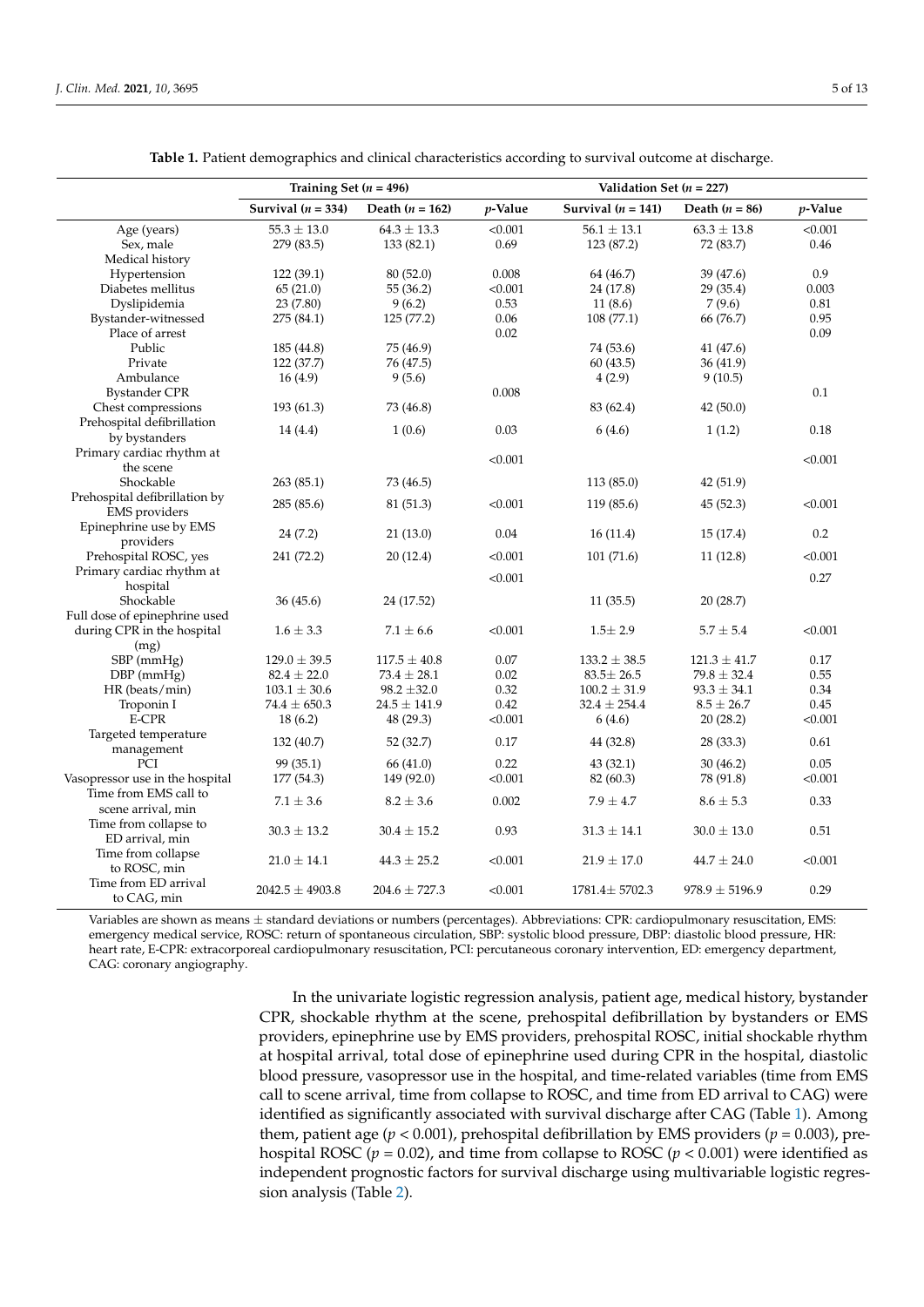<span id="page-5-0"></span>

|                                             | <b>Survival Discharge</b> |                 | <b>Good Neurologic Outcomes</b> |                 |
|---------------------------------------------|---------------------------|-----------------|---------------------------------|-----------------|
|                                             | <b>OR (95% CI)</b>        | <i>v</i> -Value | <b>OR (95% CI)</b>              | <i>v</i> -Value |
| Age                                         | $0.94(0.90-0.98)$         | < 0.001         | $0.95(0.92 - 0.98)$             | < 0.001         |
| Prehospital defibrillation by EMS providers | $3.52(1.53 - 8.05)$       | 0.003           | $7.84(3.05-20.17)$              | < 0.001         |
| Prehospital ROSC                            | $2.96(1.20 - 7.29)$       | 0.02            |                                 |                 |
| Time from collapse to ROSC, min             | $0.95(0.93 - 0.97)$       | < 0.001         | $0.91(0.88 - 0.94)$             | < 0.001         |

**Table 2.** Predictors of survival discharge and good neurologic outcomes.

Abbreviations: OR: odds radio, CI: confidence interval, EMS: emergency medical service, ROSC: return of spontaneous circulation.

These four prognostic factors were included in the novel nomogram for predicting survival discharge after CAG. The time from collapse to ROSC (min) was the factor that contributed the most to the prediction of survival discharge after performing CAG, followed by patient age (Figure [2a](#page-6-0)). The total points of the variables in the nomogram allowed for the prediction of the survival discharge probability of the patients in the CAG group. For example, a 65-year-old (25 points) patient who was defibrillated by EMS providers (20 points) with ROSC before hospital arrival (17.5 points) and a time from collapse to ROSC of 10 min (92.5 points) would have a total score of 155 and a predicted probability of survival discharge of approximately 90%. The discriminative ability of the novel nomogram was good, with an AUC of 0.8832 (95% CI: 0.8358–0.9305). The AUC of the internally validated nomogram was 0.8881 (95% CI: 0.8386–0.9339), with a statistical power similar to that of the initial nomogram. In the validation set, the discrimination was excellent, with an AUC of 0.9002 (95% CI: 0.869–0.9315) (Figure [2b](#page-6-0)). The calibration plot of the nomogram demonstrated an excellent agreement between the predicted and observed probabilities of survival discharge in both sets (Figure [2c](#page-6-0)). The sensitivity analysis in patients with or without actual lesions showed that the AUC values of the novel nomogram were 0.8557 (95% CI: 0.7832–0.9281) and 0.9439 (95% CI: 0.8824–0.9999), which were not significantly different from that of the initial nomogram ( $p = 0.53$  and  $p = 0.13$ , respectively).

The training set for the neurologic outcome analyses included 489 patients, and the validation set included 220 patients. The baseline characteristics and variables found to be associated with favorable neurologic outcomes are summarized in Table [3.](#page-7-0) Patient age (*p* < 0.001), prehospital defibrillation by EMS providers (*p* < 0.001), and time from collapse to ROSC  $(p < 0.001)$  were identified as independent prognostic factors for neurologic outcomes (Table [2\)](#page-5-0).

These three prognostic factors were included in the novel nomogram for predicting neurologic outcomes at hospital discharge. The time from collapse to ROSC was the most contributing factor in this nomogram (Figure [3a](#page-8-0)). The AUC of the nomogram was 0.9048 (95% CI: 0.8627–0.9469), and the internally validated AUC was 0.9070 (95% CI: 0.8554–0.9509). In the validation set, the discrimination of the nomogram was good, with an AUC of 0.8742 (95% CI: 0.8383–0.9101) (Figure [3b](#page-8-0)). The calibration plot of the nomogram demonstrated a good agreement in both sets (Figure [3c](#page-8-0)). The sensitivity analysis in patients with or without actual lesions showed that the AUC values of the novel nomogram were 0.8906 (95% CI: 0.8234–0.9579) and 0.9490 (95% CI: 0.8872–0.9999), which were not significantly different to that of the initial nomogram ( $p = 0.73$  and  $p = 0.25$ , respectively).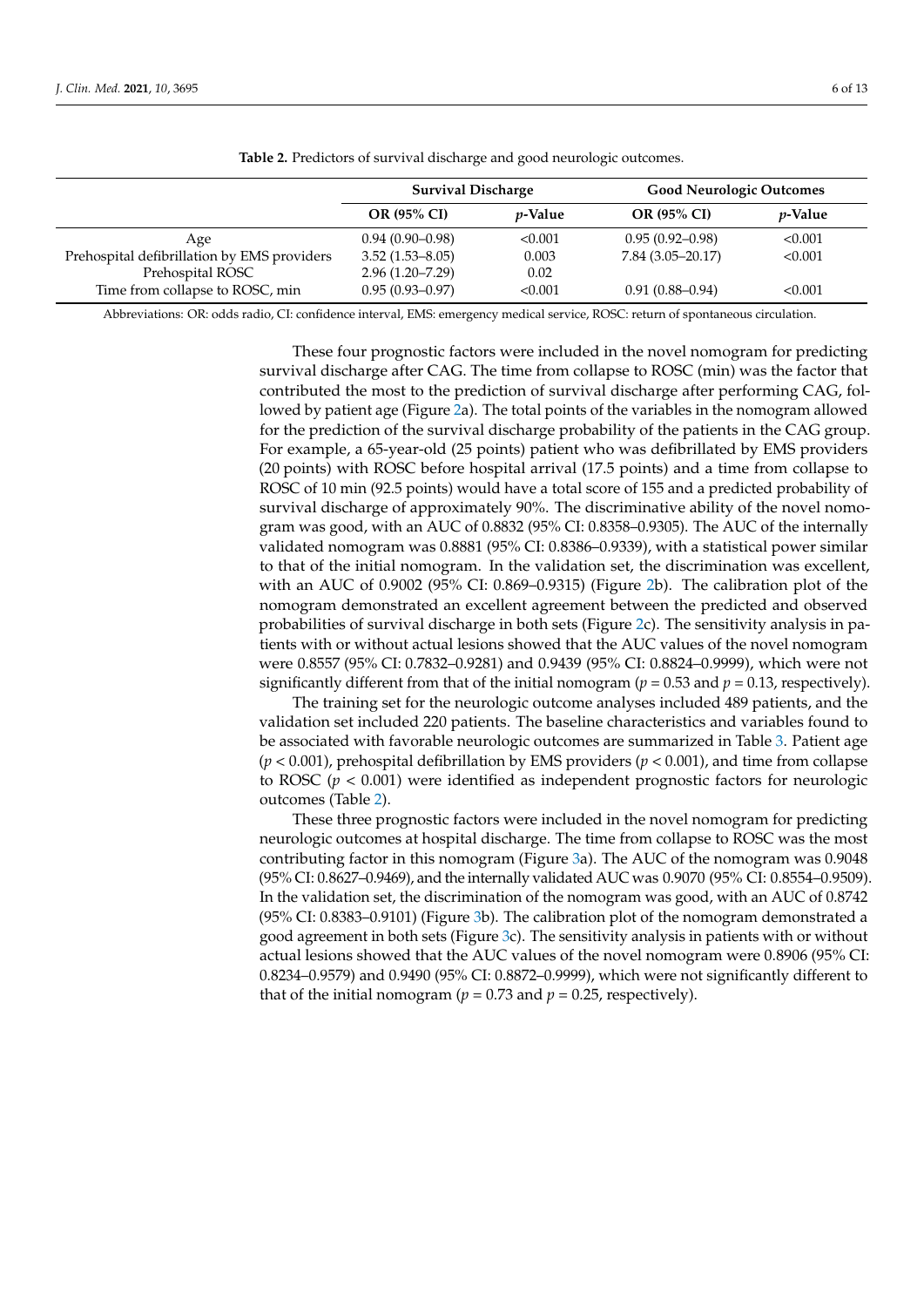<span id="page-6-0"></span>

Figure 2. Nomogram for predicting survival discharge. (a) The novel nomogram for predicting survival discharge developed using the training data set is shown. (b) The discriminative ability of the nomogram is excellent, with an area under the curve of 0.9002 (95% confidence interval: 0.869-0.9315). (c) The calibration plot of the prediction model indicates good agreement between the predicted and observed probabilities of survival discharge. Abbreviations: EMS: emergency medical ical service, ROSC: return of spontaneous circulation. service, ROSC: return of spontaneous circulation.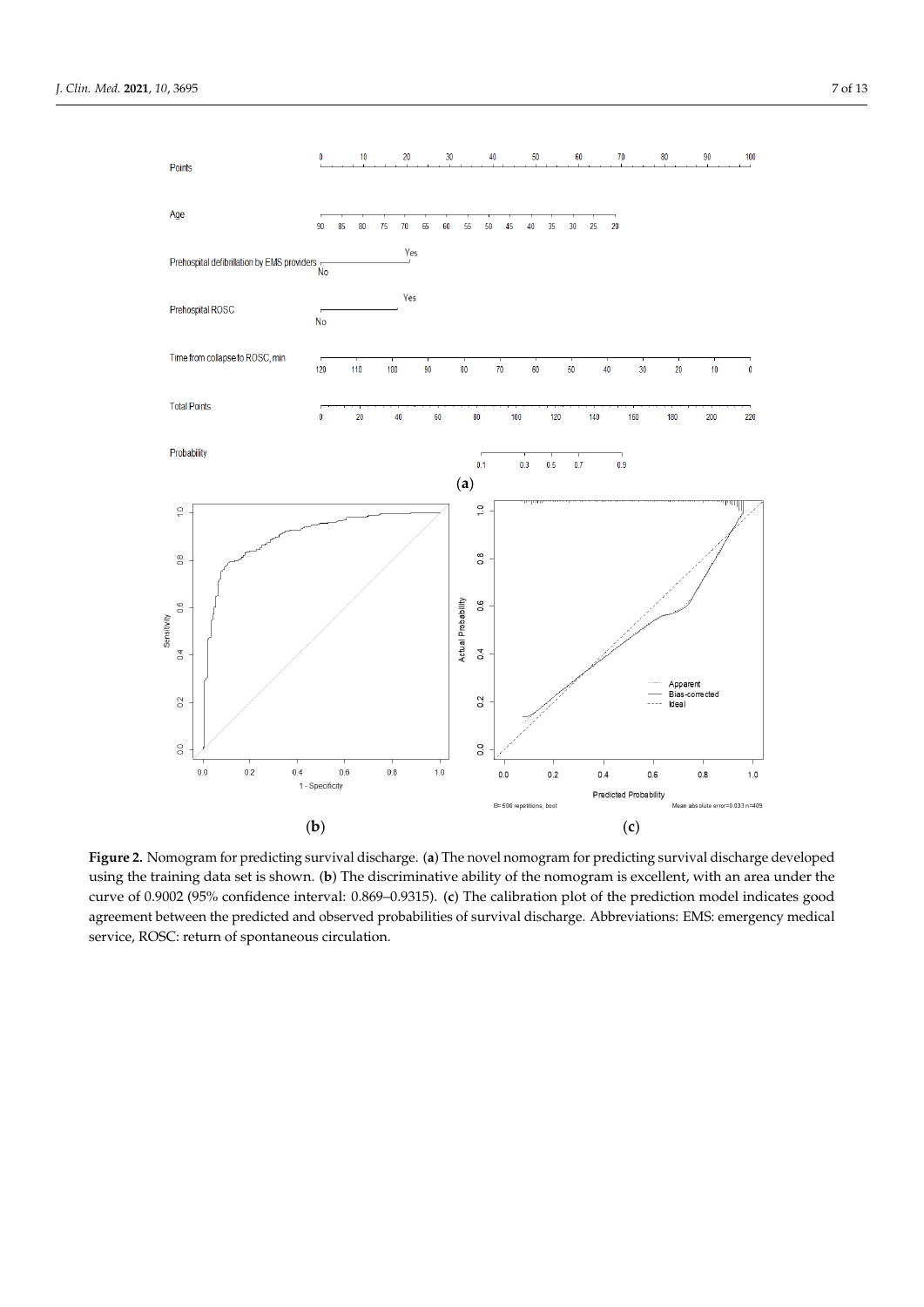<span id="page-7-0"></span>

|                                                | Training Set $(n = 489)$                                    |                                                          |         | Validation Set $(n = 220)$                                  |                                                          |         |  |
|------------------------------------------------|-------------------------------------------------------------|----------------------------------------------------------|---------|-------------------------------------------------------------|----------------------------------------------------------|---------|--|
| <b>Variables</b>                               | <b>Good Neurologic</b><br>Outcome (CPC 1, 2)<br>$(n = 210)$ | Poor Neurologic<br>Outcome (CPC $\geq$ 3)<br>$(n = 279)$ | p-Value | <b>Good Neurologic</b><br>Outcome (CPC 1, 2)<br>$(n = 105)$ | Poor Neurologic<br>Outcome (CPC $\geq$ 3)<br>$(n = 115)$ | p-Value |  |
| Age (years)                                    | $54.6 \pm 12.7$                                             | $63.0 \pm 13.6$                                          | < 0.001 | $55.0 \pm 12.8$                                             | $62.7 \pm 13.5$                                          | < 0.001 |  |
| Sex, male                                      | 234 (83.9)                                                  | 170 (80.9)                                               | 0.4     | 100(86.9)                                                   | 90 (85.7)                                                | 0.79    |  |
| Medical history                                |                                                             |                                                          |         |                                                             |                                                          |         |  |
| Hypertension                                   | 101 (38.4)                                                  | 99 (50.3)                                                | 0.01    | 52 (46.9)                                                   | 47 (46.1)                                                | 0.91    |  |
| Diabetes mellitus                              | 47(18.1)                                                    | 71 (36.4)                                                | < 0.001 | 17(15.6)                                                    | 35 (34.7)                                                | 0.001   |  |
| Dyslipidemia                                   | 22 (8.76)                                                   | 10(5.41)                                                 | 0.18    | 11(10.7)                                                    | 7(7.5)                                                   | 0.45    |  |
| Bystander-witnessed                            | 232 (84.7)                                                  | 162 (77.9)                                               | 0.06    | 87 (76.3)                                                   | 82 (78.1)                                                | 0.75    |  |
| Place of arrest                                |                                                             |                                                          | 0.02    |                                                             |                                                          | 0.003   |  |
| Public                                         | 157 (57.7)                                                  | 104 (50.5)                                               |         | 58 (51.8)                                                   | 54 (51.5)                                                |         |  |
| Private                                        | 103 (37.9)                                                  | 89 (43.2)                                                |         | 51 (45.5)                                                   | 41 (39.1)                                                |         |  |
| Ambulance                                      | 12(4.4)                                                     | 13(6.3)                                                  |         | 3(2.7)                                                      | 10(9.5)                                                  |         |  |
| <b>Bystander CPR</b>                           |                                                             |                                                          | < 0.001 |                                                             |                                                          | 0.01    |  |
| Chest compression                              | 174 (65.4)                                                  | 91 (45.5)                                                |         | 73 (66.4)                                                   | 50 (49.5)                                                |         |  |
| Prehospital defibrillation<br>by bystanders    | 13(4.9)                                                     | 2(1.0)                                                   | 0.02    | 5(4.6)                                                      | 2(2.0)                                                   | 0.31    |  |
| Primary cardiac rhythm                         |                                                             |                                                          | < 0.001 |                                                             |                                                          | < 0.001 |  |
| at the scene                                   |                                                             |                                                          |         |                                                             |                                                          |         |  |
| Shockable                                      | 233 (90.3)                                                  | 99 (48.7)                                                |         | 100 (92.6)                                                  | 53 (53.00)                                               |         |  |
| Prehospital defibrillation<br>by EMS providers | 250 (89.9)                                                  | 111 (53.6)                                               | < 0.001 | 103 (91.2)                                                  | 58 (55.2)                                                | < 0.001 |  |
| Epinephrine use by<br><b>EMS</b> providers     | 16(5.7)                                                     | 29(13.8)                                                 | 0.002   | 12(10.4)                                                    | 18(17.1)                                                 | 0.15    |  |
| Prehospital ROSC, yes                          | 226 (81.0)                                                  | 34 (16.2)                                                | < 0.001 | 93 (80.9)                                                   | 18 (17.1)                                                | < 0.001 |  |
| Primary cardiac rhythm                         |                                                             |                                                          |         |                                                             |                                                          |         |  |
| at hospital                                    |                                                             |                                                          | < 0.001 |                                                             |                                                          | 0.005   |  |
| Shockable                                      | 23(53.5)                                                    | 37(21.9)                                                 |         | 10(71.4)                                                    | 20(24.1)                                                 |         |  |
| Full dose of epinephrine                       |                                                             |                                                          |         |                                                             |                                                          |         |  |
| used during CPR in the<br>hospital (mg)        | $1.0 \pm 2.8$                                               | $6.2 \pm 6.1$                                            | < 0.001 | $1.2 \pm 2.9$                                               | $5.0 \pm 5.2$                                            | < 0.001 |  |
| SBP (mmHg)                                     | $129.4 \pm 36.4$                                            | $122.0 \pm 44.8$                                         | 0.19    | $133.7 \pm 39.3$                                            | $122.9 \pm 41.1$                                         | 0.2     |  |
| $DBP$ (mmHg)                                   | $83.7 \pm 20.5$                                             | $74.7 \pm 27.8$                                          | 0.01    | $85.2 \pm 27.9$                                             | $78.6 \pm 29.1$                                          | 0.28    |  |
| HR (beats/min)                                 | $101.8 \pm 28.7$                                            | $102.6 \pm 34.1$                                         | 0.86    | $99.3 \pm 29.7$                                             | $95.7 \pm 35.7$                                          | 0.61    |  |
| Troponin I                                     | $85.8 \pm 705.6$                                            | $21.6 \pm 127.6$                                         | 0.28    | $39.8 \pm 283.6$                                            | $7.4 \pm 24.4$                                           | 0.31    |  |
| E-CPR                                          | 9(3.9)                                                      | 55(26.1)                                                 | < 0.001 | 3(2.7)                                                      | 22(25.0)                                                 | < 0.001 |  |
| Targeted temperature<br>management             | 103(38.0)                                                   | 82 (40.0)                                                | 0.63    | 37 (33.6)                                                   | 34 (33.3)                                                | 0.96    |  |
| PCI                                            | 85 (36.8)                                                   | 76 (36.9)                                                | 0.98    | 35(30.4)                                                    | 38 (45.8)                                                | 0.03    |  |
| Vasopressor use<br>in the hospital             | 137 (50.4)                                                  | 184 (88.0)                                               | < 0.001 | 59 (53.6)                                                   | 95 (90.5)                                                | < 0.001 |  |
| Time from EMS call to<br>scene arrival, min    | $6.9 \pm 3.3$                                               | $8.1 \pm 3.9$                                            | < 0.001 | $7.6 \pm 4.9$                                               | $8.8 \pm 5.0$                                            | 0.08    |  |
| Time from collapse to ED<br>arrival, min       | $30.2 \pm 13.4$                                             | $30.5 \pm 14.7$                                          | 0.84    | $30.9 \pm 14.3$                                             | $30.7 \pm 13.3$                                          | 0.91    |  |
| Time from collapse to<br>ROSC, min             | $18.3 \pm 11.7$                                             | $42.0 \pm 24.1$                                          | < 0.001 | $19.6 \pm 16.5$                                             | $42.6 \pm 22.9$                                          | < 0.001 |  |
| Time from ED arrival to<br>CAG, min            | $2184.0 \pm 4916.1$                                         | $483.7 \pm 2535.2$                                       | < 0.001 | $2218.1 \pm 6287.7$                                         | $828.4 \pm 4676.9$                                       | 0.07    |  |

**Table 3.** Patient demographics and clinical characteristics according to neurologic outcomes at discharge.

Variables are shown as means  $\pm$  standard deviations or numbers (percentages). Abbreviations: CPC: cerebral performance category, CPR: cardiopulmonary resuscitation, EMS: emergency medical service, ROSC: return of spontaneous circulation, SBP: systolic blood pressure, DBP: diastolic blood pressure, HR: heart rate, E-CPR: extracorporeal cardiopulmonary resuscitation, PCI: percutaneous coronary intervention, ED: emergency department, CAG: coronary angiography.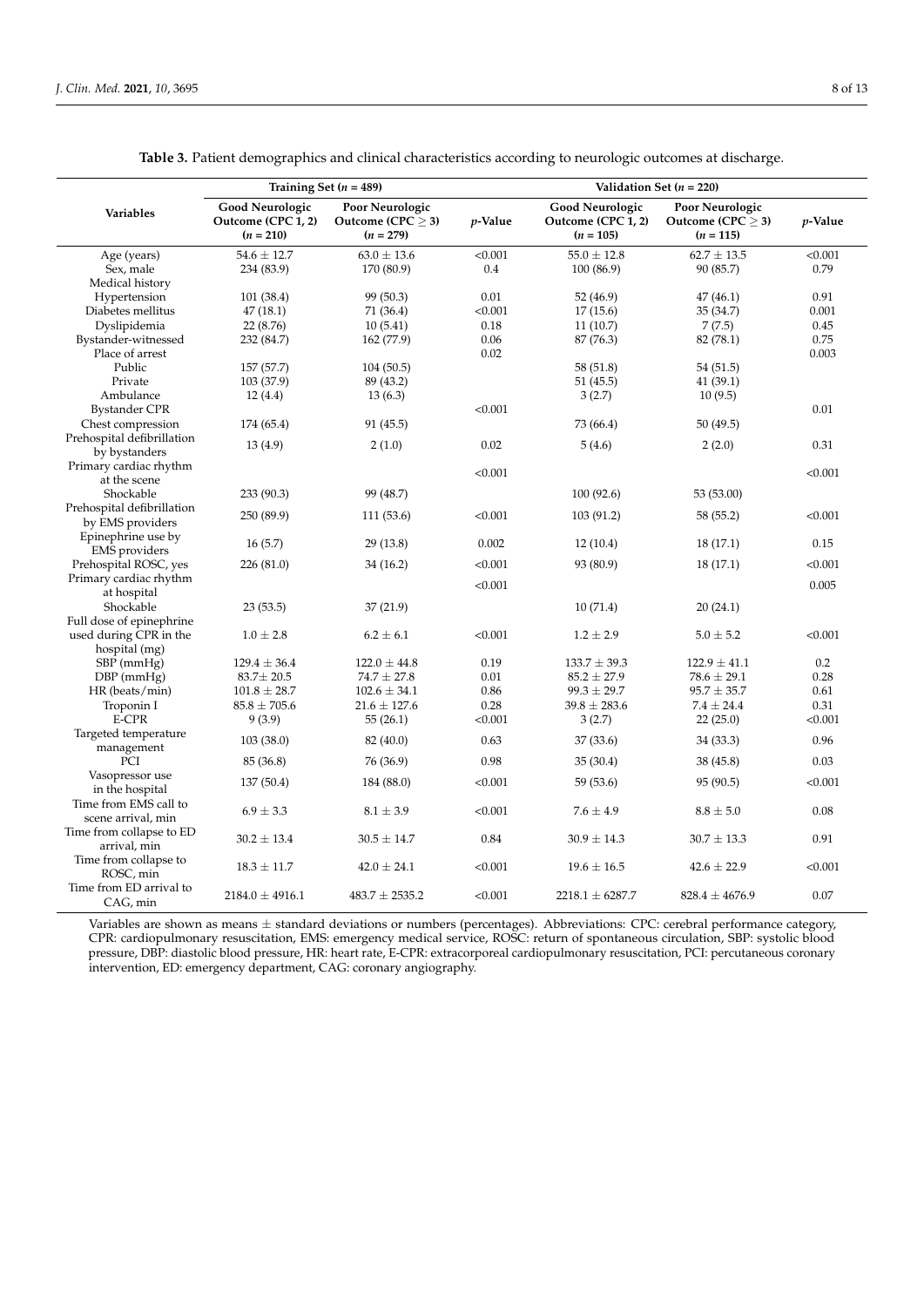<span id="page-8-0"></span>

Figure 3. Nomogram for predicting good neurologic outcomes. (a) The novel nomogram for predicting good neurologic outcomes developed using the training data set is shown. (b) The discriminative ability of the nomogram is good, with an area under the curve of 0.8742 (95% confidence interval: 0.8383-0.9101). (c) The calibration plot of the prediction model indicates good agreement between the predicted and observed probabilities of good neurologic outcomes. Abbreviations: EMS: emergency medical service, ROSC: return of spontaneous circulation. EMS: emergency medical service, ROSC: return of spontaneous circulation.

# **4. Discussion 4. Discussion**

In this study, novel nomograms that predict survival discharge and good neurological outcomes for performing CAG in patients with OHCA were developed and validated. To the best of our knowledge, this is the first study to create a nomogram that determines if CAG will be beneficial by considering various variables in patients with OHCA. These nomograms were based on patient age, prehospital ROSC, prehospital defibrillation by nomograms were based on patient age, prehospital ROSC, prehospital defibrillation by EMS providers, and time from collapse to ROSC, which are readily available data at the prehospital and in-hospital stages of treatment. Therefore, they can be used in an gency situation and easily applied to each patient individually. emergency situation and easily applied to each patient individually.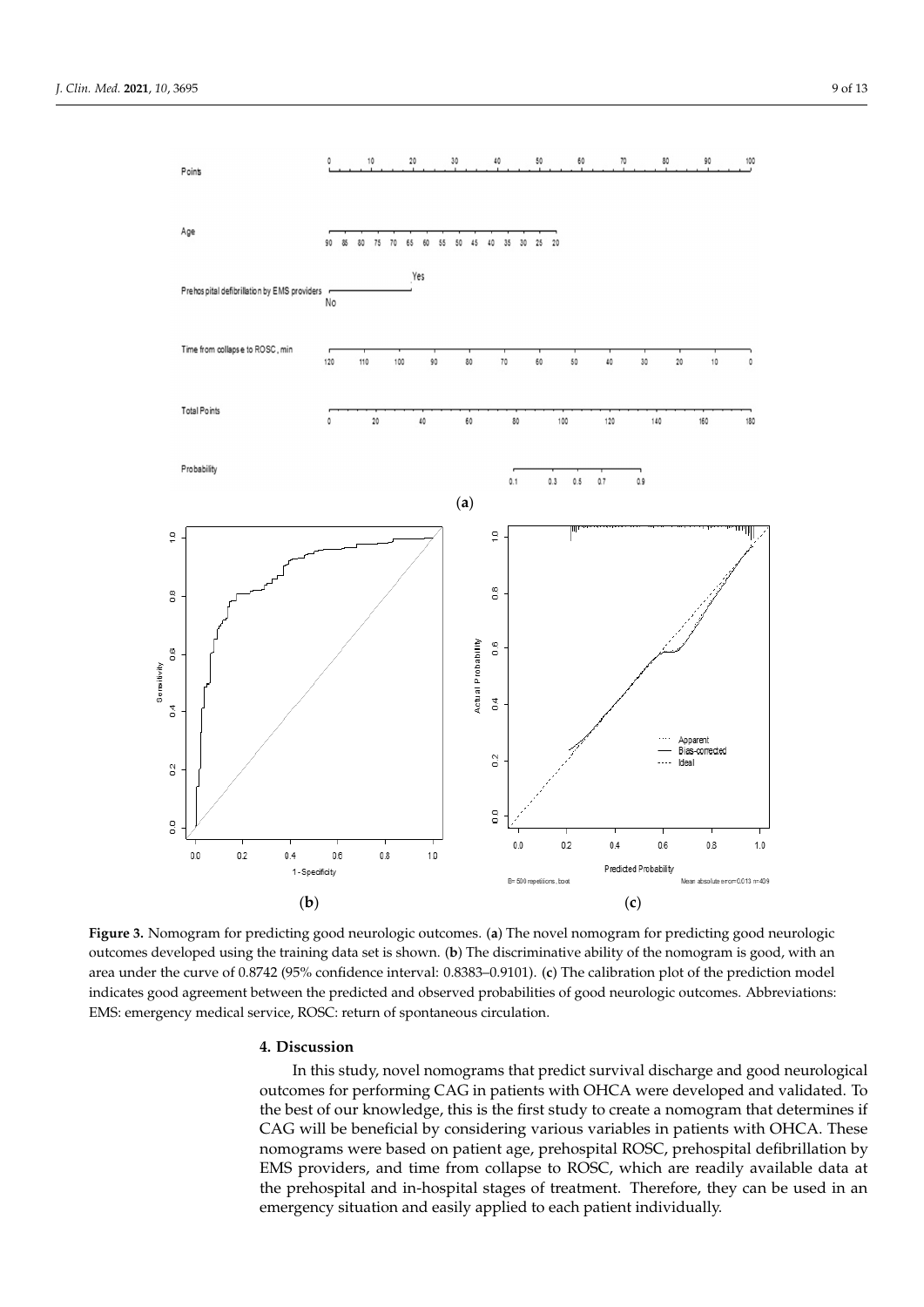The time from collapse to ROSC was the most contributing variable in the nomograms predicting survival discharge and good neurologic outcomes at hospital discharge after CAG in patients with OHCA. The time from collapse to ROSC may be associated with ischemia. Cardiac ischemia and adenosine triphosphate depletion are believed to worsen over time after cardiac arrest [\[15\]](#page-12-3). Longer ischemic periods result in worsened neurological prognoses, and ultimately, increased probabilities of death. Therefore, the time from collapse to ROSC affects the severity of hypoxic-ischemic brain injuries and is one of the major causes of death after cardiac arrest [\[16](#page-12-4)[,17\]](#page-12-5). Thus, the time from collapse to ROSC is an important factor for determining the benefits of CAG. Patient age and prehospital defibrillation by EMS providers are also common variables to both nomograms. Several previous studies have reported that a younger age and the use of automated external defibrillators at the scene are associated with better outcomes for patients with OHCA [\[18](#page-12-6)[–20\]](#page-12-7). Patient age has more influence on the survival discharge in this study. Prehospital ROSC was included on the survival discharge nomogram and not on the neurologic outcome nomogram. A study conducted by David et al. reported that cardiac arrest survival is rare without prehospital ROSC [\[21\]](#page-12-8). Another study reported that patients with an initial shockable rhythm or EMS-witnessed arrest in the absence of field ROSC had a survival rate of 0.5% [\[22\]](#page-12-9). The results of these previous studies support the nomograms developed in this study.

Recent studies have reported that performing CAG early improved the neurological outcomes and survival rate regardless of ECG findings in survivors of OHCA [\[23](#page-12-10)[,24\]](#page-12-11). One study showed that early CAG may be associated with improved survival in patients with bystander-witnessed OHCA with shockable rhythms [\[25\]](#page-12-12). However, other studies have reported no association between early CAG and survival in patients with non-ST elevation after cardiac arrest [\[26,](#page-12-13)[27\]](#page-12-14). In this study, the time from ED arrival to CAG was approximately 10 times longer in the survival group than in the deceased group (2042.5  $\pm$  4903.8 min vs. 204.6  $\pm$  727.3 min;  $p < 0.001$ ) and approximately five times longer in the good neurologic outcome group than in the poor neurologic outcome group (2184.0  $\pm$  4916.1 min vs.  $483.7 \pm 2535.2$  min;  $p < 0.001$ ). These results should not be interpreted to mean that delayed or late CAG results in better outcomes than early CAG. Rather, these results may be attributed to the fact that severely ill patients often receive early CAG, resulting in decreased survival rates and poor neurological outcomes among patients who receive early CAG. In contrast, hemodynamically stable patients who have regained consciousness may receive delayed CAG. The results of previous studies combined with those of this study indicate that it is difficult to decide whether to perform CAG simply based on time because of the various clinical situations that act as confounding factors. Therefore, the novel nomogram developed in this study is a good alternative for deciding whether or not to perform CAG.

This study is not without limitations. First, despite the constant efforts of the KoCARC registry committee to improve the reliability and accuracy of the data, some patients had inaccurate or missing data, which could not be included in this study. Second, only data regarding survival and neurologic prognoses at the time of hospital discharge were collected, although long-term data were not collected in this study. Third, some outlier data for time-related variables were excluded to increase the reliability of the study. Fourth, this study did not include the data of some variables such as echocardiographic finding, which was important to identify clinically relevant characteristics of the patients. Fifth, in the case of patients who underwent E-CPR, different results were obtained, but the analysis was not conducted owing to the small number of patients who underwent E-CPR in this study. Finally, data regarding ST segment elevation on the initial ECG were not available in the KoCARC registry. For the practical application of the newly developed nomogram, further validations including patients with suspected cardiac causes of arrest and non-ST segment elevation are needed.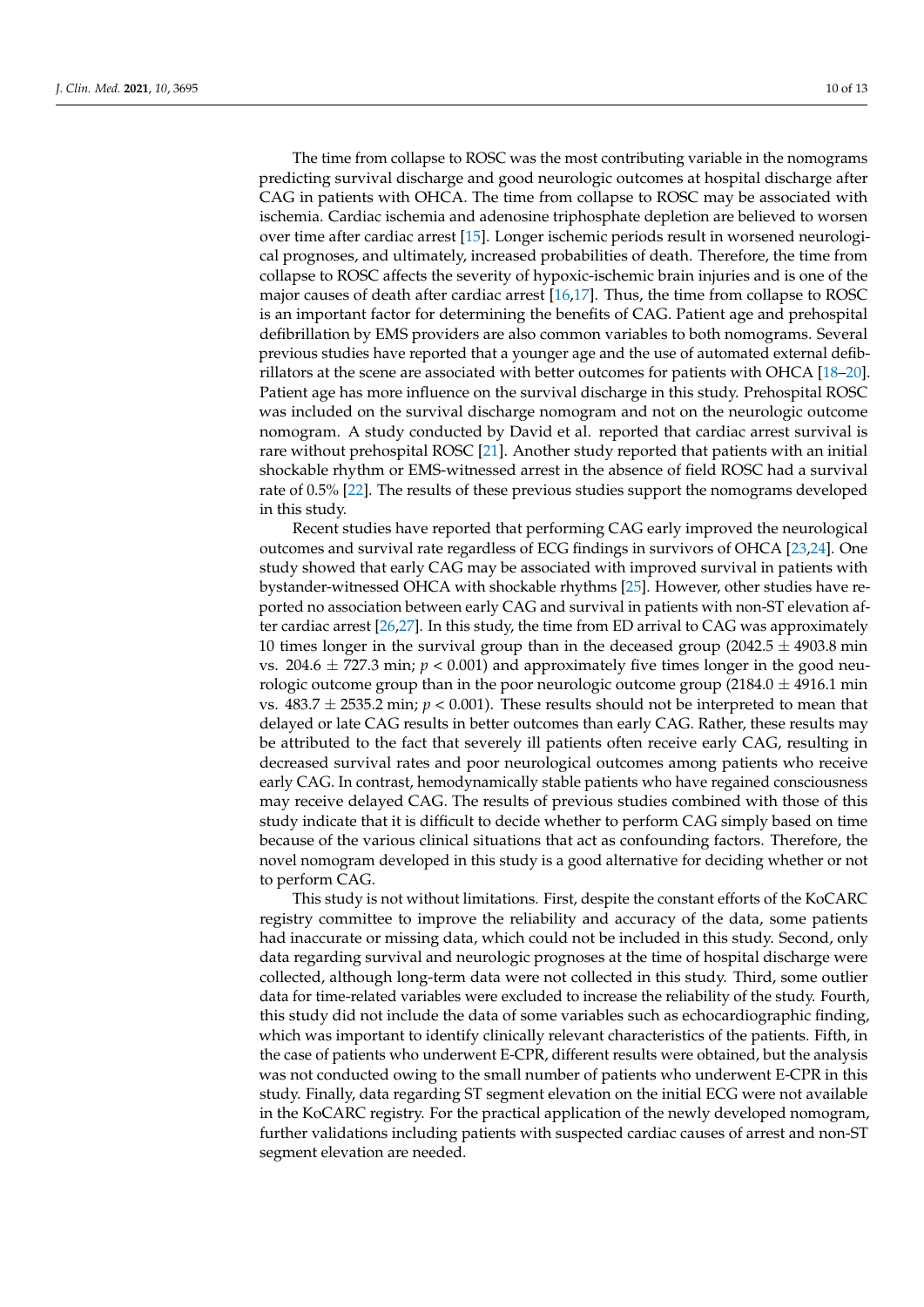# **5. Conclusions**

Novel nomograms that predict survival discharge and good neurological outcomes of patients with OHCA undergoing CAG were developed and validated in this study. These nomograms use data that can be obtained during the prehospital and hospital resuscitation period and can be quickly and easily applied to decide if CAG should be performed in resuscitated patients with OHCA.

**Author Contributions:** J.H.B., I.P. and J.S.Y.: conceptualization, methodology, and software; J.H.B.: data curation and writing—original draft preparation; I.P., Y.S.P. and M.J.K.: visualization and investigation; M.J.K. and Y.S.P.: supervision; Y.H.R.: software and validation; I.P. and J.S.Y.: writing reviewing and editing. All authors have read and agreed to the published version of the manuscript.

**Funding:** This research received no external funding.

**Institutional Review Board Statement:** This study was conducted according to the guidelines of the Declaration of Helsinki and approved by the Institutional Review Board of Yonsei University College of Medicine, Severance Hospital (no. 4-2015-1162), as well as the institutional review board of each participating hospital. The KoCARC registry database was registered at clinicaltrials.gov as protocol number NCT03222999.

**Informed Consent Statement:** This study was a retrospective study, and consent wavier has been approved from our IRB because it was not possible to obtain patient consent.

**Data Availability Statement:** Restrictions apply to the availability of these data. Data was obtained from KoCARC and are available with the permission of KoCARC.

**Acknowledgments:** We would like to acknowledge and thank investigators from all participating hospitals of KoCARC: Woon Yong Kwon (Seoul National University Hospital), Sang Kuk Han, Phil Cho Choi (Kangbuk Samsung Medical Center), Sang O Park, Jong Won Kim (Konkuk University Medical Center), Han Sung Choi, Jong Seok Lee (Kyung Hee University Hospital), Sung Hyuk Choi, Young Hoon Yoon (Korea University Guro Hospital), Su Jin Kim, Kap Su Han (Korea University Anam Hospital), Min Seob Sim, Gun Tak Lee (Samsung Medical Center), Shin Ahn (Asan Medical Center), Jong Whan Shin, Hui Jai Lee (SMG-SNU Boramae Medical Center), Keun Hong Park, Hahn Bom Kim (Seoul Medical Center), Tae Young Kong (Yonsei University Gangnam Severance Hospital), Chu Hyun Kim (Inje University Seoul Paik Hospital), Youngsuk Cho (Hallym University Kangdong Sacred Heart Hospital), Gu Hyun Kang, Yong Soo Jang (Hallym University Kangnam Sacred Heart Hospital), Tai Ho Im, Jae Hoon Oh (Hanyang University Seoul Hospital), Seok Ran Yeom, Sung Wook Park (Pusan National University Hospital), Jae Hoon Lee (Dong-A University Hospital), Jae Yun Ahn (Kyungpook National University Hospital), Kyung Woo Lee, Tae Chang Jang (Daegu Catholic University Medical Center), Jae-hyug Woo (Gachon University Gil Medical Center), Woon Jeong Lee, Seon Hee Woo (The Catholic University of Korea Incheon St. Mary's Hospital), Sung Hyun Yun, Jin Won Park (Catholic Kwandong University International St. Mary's Hospital), Sun Pyo Kim, Yong Jin Park (Chosun University Hospital), Jin Woong Lee, Wonjoon Jeong (Chungnam National University Hospital), Sung Soo Park, Jae Kwang Lee (Konyang University Hospital), Ryeok Ahn, Wook Jin Choi (Ulsan University Hospital), Young Gi Min, Eun Jung Park (Ajou University Hospital), You Hwan Jo, Joong Hee Kim (Seoul National University Bundang Hospital), In Byung Kim, Ki Ok Ahn (Myongji Hospital), Han Jin Cho (Korea University Ansan Hospital), Seung Cheol Lee, Sang Hun Lee (Dongguk University Ilsan Hospital), Young Sik Kim (Bundang Jesaeng Hospital), Jin Sik Park (Sejong Hospital), Dai Han Wi (Wonkwang University Sanbon Hospital), Ok Jun Kim, Min Woo Kang (Cha University Bundang Medical Center), Sang Ook Ha, Won Seok Yang (Hallym University Pyeongchon Sacred Heart Hospital), Soon Joo Wang, Hang A Park (Hallym University Dongtan Sacred Heart Hospital), Jun Hwi Cho, Chan Woo Park (Kangwon National University Hospital), An Mu Eob, Tae Hun Lee (Hallym University Chuncheon Sacred Heart Hospital), Sang Chul Kim, Hoon Kim (Chungbuk National University Hospital), Han Joo Choi, Chan Young Koh (Dankook University Hospital), Hyung Jun Moon, Dong Kil Jeong (Soonchunhyang University Cheonan Hospital), Tae Oh Jung, Jae Chol Yoon (Chonbuk National University Hospital), Seung Yong Lee, Young Tae Park (Dongguk University Gyeongju Hospital), Jin Hee Jeong, Soo Hoon Lee (Gyeongsang National University Hospital), Ji Ho Ryu, Mun Ki Min (Pusan National University Yangsan Hospital), Won Kim, Yi Sang Moon (Cheju Halla General Hospital), Sung Wook Song, Woo Jung Kim (Jeju National University Hospital), Joon-myoung Kwon, Eui Hyuk Kang (Mediplex Sejong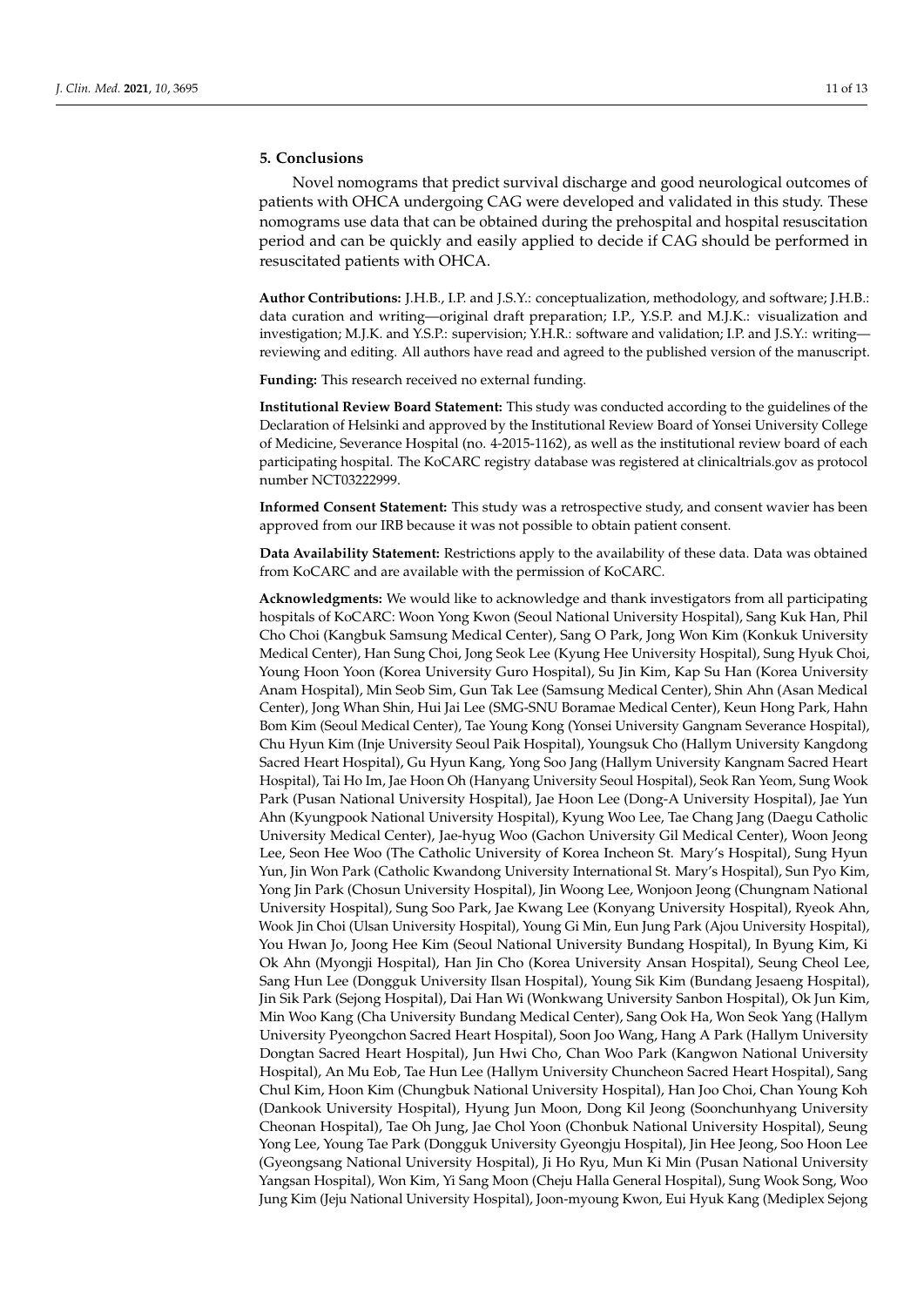Hospital), Sang Chan Jin, Tae-kwon Kim (Keimyung University Dongsan Medical Center), Hyuk Joong Choi (Hanyang University Guri Hospital), Seong Chun Kim (Gyeongsang National University Changwon Hospital), In Soo Cho (Hanil General Hospital). To steering committee, comprised of following individuals: Sung Oh Hwang (Chair, Wonju Severance Christian Hospital), Sang Do Shin (Chair of Steering Committee, Seoul National University hospital), Hyuk Jun Yang (Advisory Committee, Gachon University Gil hospital), Sung Phil Chung (Data Safety and Management Board, Yonsei University Gangnam Severance Hospital), Sung Woo Lee (Security and Monitoring Board, Korea University Anam hospital), Kyung Jun Song (Secretariat, SMG-SNU Boramae Medical Center), Seung Sik Hwang (Epidemiology and Prevention Research Committee, Seoul National University), Gyu Chong Cho (Community Resuscitation Research Committee, Hallym University Kangdong Sacred Heart Hospital), Hyun Wook Ryoo (Emergency Medical Service Resuscitation Research Committee, Kyungpook National University Hospital), Kyoung Chul Cha (Hospital Resuscitation Research Committee, Wonju Severance Christian Hospital), Won Young Kim (Hypothermia and Post-Resuscitation Care Research Committee, Asan Medical Center), Sang Hoon Na (Cardiac Care Resuscitation Research Committee, Seoul National University Hospital), and Young Ho Kwack (Pediatric Resuscitation Research Committee, Seoul National University hospital). We would also like to thank the members of the Secretariat: Jeong Ho Park (Seoul National University Hospital), Sun Young Lee (Seoul National University Hospital), and Sung Kyung Kim (Seoul National University Hospital); the National Fire Agency for providing prehospital EMS data; and the Korean Association of Cardiopulmonary Resuscitation (KACPR) for its support. Yoo Seok Park was supported by the Basic Science Research Program through the National Research Foundation of Korea funded by the Ministry of Education (NRF-2018R1D1A2B07049888). The funding bodies had no role in the design, collection, analysis, or interpretation of this study. For the remaining authors, no conflicts of interest or sources of funding are declared.

**Conflicts of Interest:** The authors declare no conflict of interest.

# **References**

- <span id="page-11-0"></span>1. Sasson, C.; Rogers, M.A.; Dahl, J.; Kellermann, A.L. Predictors of survival from out-of-hospital cardiac arrest: A systematic review and meta-analysis. *Circ. Cardiovasc. Qual. Outcomes* **2010**, *3*, 63–81. [\[CrossRef\]](http://doi.org/10.1161/CIRCOUTCOMES.109.889576)
- <span id="page-11-1"></span>2. Fugate, J.E.; Brinjikji, W.; Mandrekar, J.N.; Cloft, H.J.; White, R.D.; Wijdicks, E.F.; Rabinstein, A.A. Post-cardiac arrest mortality is declining: A study of the US National Inpatient Sample 2001 to 2009. *Circulation* **2012**, *126*, 546–550. [\[CrossRef\]](http://doi.org/10.1161/CIRCULATIONAHA.111.088807)
- <span id="page-11-2"></span>3. Nolan, J.P.; Sandroni, C.; Bottiger, B.W.; Cariou, A.; Cronberg, T.; Friberg, H.; Genbrugge, G.; Haywood, K.; Lilja, G.; Moulaert, V.R.M.; et al. European Resuscitation Council and European Society of Intensive Care Medicine Guidelines 2021: Post resuscitation care. *Resuscitation* **2021**, *161*, 220–269. [\[CrossRef\]](http://doi.org/10.1016/j.resuscitation.2021.02.012)
- <span id="page-11-3"></span>4. Panchal, A.R.; Bartos, J.A.; Cabañas, J.G.; Cariou, A.; Cronberg, T.; Friberg, H.; Genbrugge, C.; Haywood, K.; Lilja, G.; Moulaert, V.R.; et al. Part 3: Adult basic and advanced life support 2020 American Heart Association guidelines for cardiopulmonary resuscitation and emergency cardiovascular care. *Circulation* **2020**, *142*, 428–429. [\[CrossRef\]](http://doi.org/10.1161/CIR.0000000000000916)
- <span id="page-11-4"></span>5. Garcia, S.; Drexel, T.; Bekwelem, W.; Raveendran, G.; Caldwell, E.; Hodgson, L.; Wang, Q.; Adabag, S.; Mahoney, B.; Frascone, R.; et al. Early access to the cardiac catheterization laboratory for patients resuscitated from cardiac arrest due to a shockable rhythm: The Minnesota Resuscitation Consortium Twin Cities Unified Protocol. *J. Am. Heart Assoc.* **2016**, *5*, e002670. [\[CrossRef\]](http://doi.org/10.1161/JAHA.115.002670)
- 6. Kern, K.B.; Lotun, K.; Patel, N.; Mooney, M.R.; Hollenbeck, R.D.; McPherson, J.A.; McMullan, P.W.; Unger, B.; Hsu, C.H.; Seder, D.B. INTCAR-Cardiology Registry. Outcomes of comatose cardiac arrest survivors with and without ST-segment elevation myocardial infarction: Importance of coronary angiography. *JACC Cardiovasc. Interv.* **2015**, *8*, 1031–1040. [\[CrossRef\]](http://doi.org/10.1016/j.jcin.2015.02.021)
- <span id="page-11-5"></span>7. Khan, M.S.; Shah, S.M.M.; Mubashir, A.; Khan, A.R.; Fatima, K.; Schenone, A.L.; Khosa, F.; Samady, H.; Menon, V. Early coronary angiography in patients resuscitated from out of hospital cardiac arrest without ST-segment elevation: A systematic review and meta-analysis. *Resuscitation* **2017**, *121*, 127–134. [\[CrossRef\]](http://doi.org/10.1016/j.resuscitation.2017.10.019) [\[PubMed\]](http://www.ncbi.nlm.nih.gov/pubmed/29079508)
- <span id="page-11-6"></span>8. Lemkes, J.S.; Janssens, G.N.; van der Hoeven, N.W.; Jewbali, L.S.; Dubois, E.A.; Meuwissen, M.; Rijpstra, T.; Rijpstra, T.A.; Bosker, H.A.; Blans, M.J.; et al. Coronary angiography after cardiac arrest without ST-segment elevation. *N. Engl. J. Med.* **2019**, *380*, 1397–1407. [\[CrossRef\]](http://doi.org/10.1056/NEJMoa1816897) [\[PubMed\]](http://www.ncbi.nlm.nih.gov/pubmed/30883057)
- <span id="page-11-7"></span>9. Demsar, J.; Zupan, B.; Kattan, M.W.; Beck, J.R.; Bratko, I. Naïve Bayesian-based nomogram for prediction of prostate cancer recurrence. *Stud. Health Technol. Inform.* **1999**, 436–441. [\[CrossRef\]](http://doi.org/10.3233/978-1-60750-912-7-436)
- <span id="page-11-8"></span>10. Kim, J.Y.; Hwang, S.O.; Shin, S.D.; Yang, H.J.; Chung, S.P.; Lee, S.W.; Song, K.J.; Hwang, S.S.; Cho, G.C.; Moon, S.W.; et al. Korean Cardiac Arrest Research Consortium (KoCARC): Rationale, development, and implementation. *Clin. Exp. Emerg. Med.* **2018**, *5*, 165–176. [\[CrossRef\]](http://doi.org/10.15441/ceem.17.259) [\[PubMed\]](http://www.ncbi.nlm.nih.gov/pubmed/30269452)
- <span id="page-11-9"></span>11. Lee, D.W.; Moon, H.J.; Heo, N.H.; KoCARC. Association between ambulance response time and neurologic outcome in patients with cardiac arrest. *Am. J. Emerg. Med.* **2019**, *37*, 1999–2003. [\[CrossRef\]](http://doi.org/10.1016/j.ajem.2019.02.021)